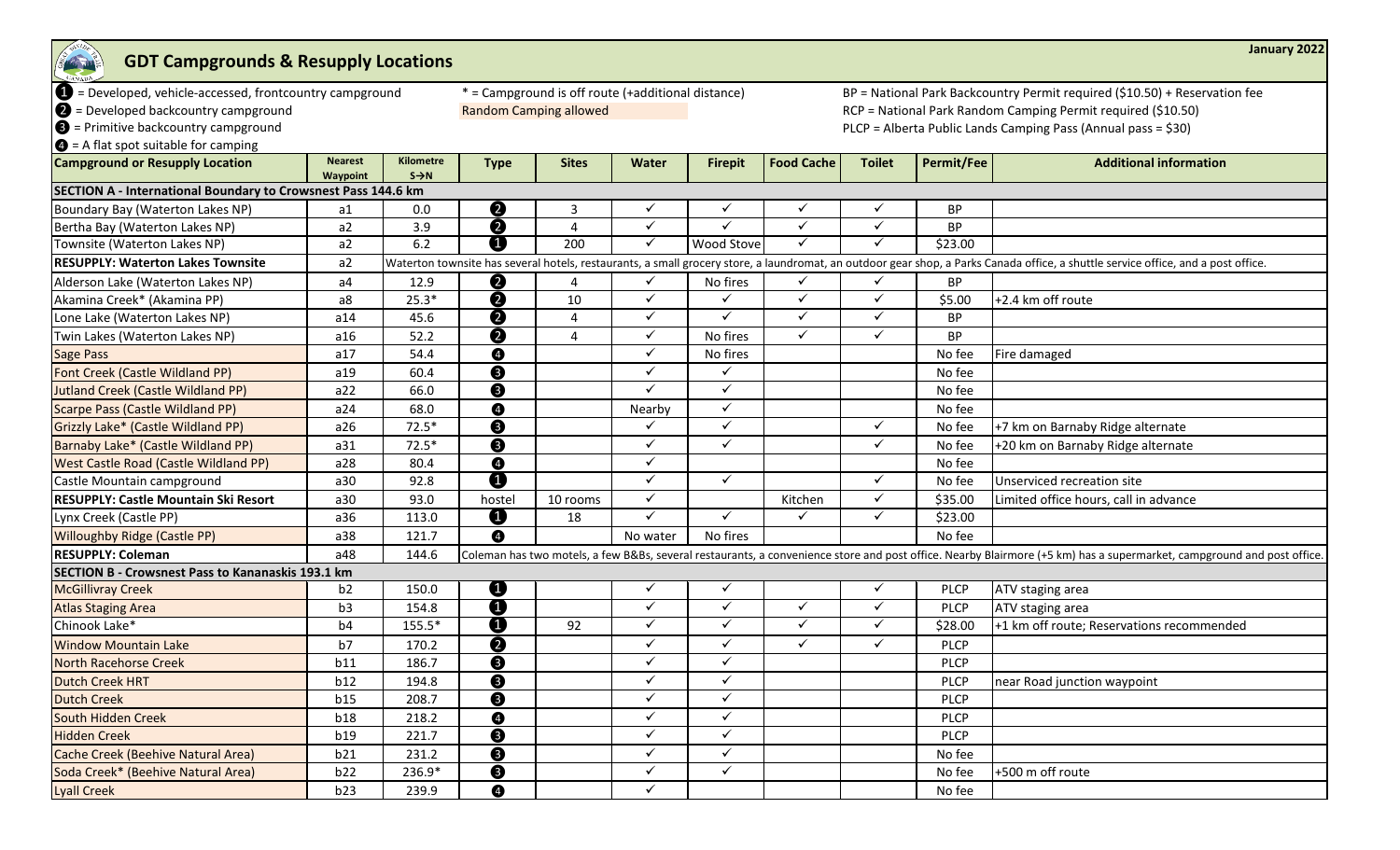| <b>Campground or Resupply Location</b>    | <b>Nearest</b><br>Waypoint | Kilometre<br>$S \rightarrow N$ | <b>Type</b>             | <b>Sites</b>   | Water        | <b>Firepit</b> | <b>Food Cache</b> | <b>Toilet</b> | <b>Permit/Fee</b> | <b>Additional information</b>                                                                                                          |
|-------------------------------------------|----------------------------|--------------------------------|-------------------------|----------------|--------------|----------------|-------------------|---------------|-------------------|----------------------------------------------------------------------------------------------------------------------------------------|
| Oldman/Memory Lake                        | b24                        | 245.3                          | ❸                       |                | $\checkmark$ | $\checkmark$   |                   |               | No fee            |                                                                                                                                        |
| High Rock (Don Getty Wildland PP)         | b25                        | 250.2                          | $\bullet$               |                | $\checkmark$ | ✓              |                   |               | No fee            |                                                                                                                                        |
| Lost Creek                                | b27                        | 261.3                          | $\bullet$               |                | $\checkmark$ | ✓              |                   |               | No fee            |                                                                                                                                        |
| <b>Cataract Creek</b>                     | b28                        | 269.3                          | ❸                       |                | $\checkmark$ | ✓              |                   |               | No fee            |                                                                                                                                        |
| <b>Etherington Creek</b>                  | b29                        | 275.8                          | ❸                       |                | ✓            | ✓              |                   |               | No fee            |                                                                                                                                        |
| James Lake (Don Getty Wildland PP)        | b30                        | 281.5                          | ❸                       |                | $\checkmark$ | ✓              |                   |               | No fee            |                                                                                                                                        |
| Upper Baril Creek (Don Getty Wildland PP) | b31                        | 284.1                          | ❸                       |                | $\checkmark$ | ✓              |                   |               | No fee            |                                                                                                                                        |
| <b>Fording River Pass</b>                 | b31                        | 287.9*                         | $\bullet$               |                | $\checkmark$ | ✓              |                   |               | No fee            | Next to a small lake +150 m north of the trail                                                                                         |
| <b>Aldridge Creek</b>                     | b32                        | 297.7                          | $\boldsymbol{\Theta}$   |                | $\checkmark$ | ✓              |                   |               | No fee            |                                                                                                                                        |
| <b>Weary Creek*</b>                       | b33                        | 305.4*                         | ❶                       | 2              | $\checkmark$ | ✓              |                   | $\checkmark$  | No fee            | +1 km off route; Unserviced recreation site                                                                                            |
| Riverside                                 | <b>b38</b>                 | 315.5                          | $\overline{\bm{0}}$     | $\overline{3}$ | $\checkmark$ | ✓              |                   | $\checkmark$  | No fee            | Unserviced recreation site                                                                                                             |
| <b>Tobermory Creek</b>                    | <b>b38</b>                 | 321.8                          | ❶                       | 5              | $\checkmark$ | $\checkmark$   |                   | $\checkmark$  | No fee            | Unserviced recreation site                                                                                                             |
| Elk Lakes ACC Hut                         | <b>b38</b>                 | 327.3                          | hut                     | 14             | $\checkmark$ | Stove          | $\checkmark$      | $\checkmark$  | \$350.00          | Due to Covid, bookings are exclusive for the entire hut.                                                                               |
| Lower Elk Lake (Elk Lakes PP)             | <b>b38</b>                 | 328.4                          | $\overline{\bm{6}}$     | 10             | $\checkmark$ |                | ✓                 | $\checkmark$  | \$5.00            |                                                                                                                                        |
| Boulton Creek* (Peter Lougheed PP)        | b40                        | 337.7*                         |                         | 92             | $\checkmark$ | $\checkmark$   | $\checkmark$      | $\checkmark$  | \$31.00           | +2.5 km off route; Small store and concession, showers                                                                                 |
| SECTION C - Kananaskis to Field 202.6 km  |                            |                                |                         |                |              |                |                   |               |                   |                                                                                                                                        |
| Mt. Sarrail (Peter Lougheed PP)           | b40                        | 338.4                          | ❶                       | 44             |              | ✓              | ✓                 | $\checkmark$  | \$31.00           |                                                                                                                                        |
| Point* (Peter Lougheed PP)                | c1                         | 344.2*                         | $\boldsymbol{Q}$        | 20             | $\checkmark$ | ✓              | $\checkmark$      | $\checkmark$  | \$12.00           | +1.4 km off route; Reservation recommended (+\$12)                                                                                     |
| Forks (Peter Lougheed PP)                 | c2                         | 349.6                          | $\overline{\bm{Q}}$     | 15             | $\checkmark$ | ✓              | $\checkmark$      | $\checkmark$  | \$12.00           | Reservation recommended (+\$12)                                                                                                        |
| Turbine Canyon (Peter Lougheed PP)        | c3                         | 357.0                          | $\bullet$               | 12             | $\checkmark$ | No fires       | $\checkmark$      | $\checkmark$  | \$12.00           | Reservation recommended (+\$12)                                                                                                        |
| Palliser River (Height of the Rockies PP) | c4                         | 364.4                          | ❹                       |                | $\checkmark$ |                |                   |               | No fee            |                                                                                                                                        |
| Palliser Pass (Height of the Rockies PP)  | c5                         | 368.9                          | $\bullet$               |                | $\checkmark$ | ✓              |                   |               | No fee            |                                                                                                                                        |
| Burstall (Banff NP)                       | c5                         | 377.6                          | $\bullet$               | 5              | $\checkmark$ | ✓              | ✓                 | ✓             | ВP                |                                                                                                                                        |
| Birdwood (Banff NP)                       | c6                         | 381.3                          | $\bullet$               | 5              | $\checkmark$ | ✓              | ✓                 | ✓             | <b>BP</b>         |                                                                                                                                        |
| <b>RESUPPLY: Mount Engadine Lodge*</b>    | c7                         | 389.9                          |                         |                |              |                |                   |               |                   | Mount Engadine Lodge (+10.8 km off route) has accommodation and meals (reservations required), and accepts resupply packages for \$25. |
| Big Springs (Banff NP)                    | c8                         | 393.1                          | ❷                       | 5              | ✓            | No fires       | ✓                 | ✓             | <b>BP</b>         |                                                                                                                                        |
| Bryant Creek Shelter* (Banff NP)          | c8                         | 396.4*                         | shelter                 | 12             | $\checkmark$ | Wood Stove     | $\checkmark$      | $\checkmark$  | $BP + $7.25$      | CLOSED in 2022; +650 m on Assiniboine Pass alternate                                                                                   |
| McBride's Camp* (Banff NP)                | c8                         | 396.4*                         | $\boldsymbol{Q}$        | 10             | $\checkmark$ | No fires       | $\checkmark$      | $\checkmark$  | <b>BP</b>         | +1 km on Assiniboine Pass alternate route                                                                                              |
| Marvel Lake (Banff NP)                    | c8                         | 396.9                          | $\overline{\mathbf{e}}$ | 10             | $\checkmark$ | No fires       | $\checkmark$      | $\checkmark$  | <b>BP</b>         |                                                                                                                                        |
| Naiset Huts (Mount Assiniboine PP)        | c10                        | 408.7                          | huts                    | 5 huts         | $\checkmark$ | Wood Stove     | $\checkmark$      | $\checkmark$  | \$25.00           | Reservation required                                                                                                                   |
| Mount Assiniboine Lodge                   | c10                        | 409.2                          | lodge/cabins            | 30             | $\checkmark$ | Wood Stove     | $\checkmark$      | $\checkmark$  | $$380+$           | Reservation required                                                                                                                   |
| Lake Magog* (Mount Assiniboine PP)        | c10                        | 409.2*                         | ❷                       | 40             | ✓            | No fires       | $\checkmark$      | ✓             | \$16.00           | +1.5 km off route; Reservation required                                                                                                |
| Og Lake (Mount Assiniboine PP)            | c11                        | 414.3                          | $\bullet$               | $10\,$         | $\checkmark$ | No fires       | ✓                 | ✓             | \$16.00           | Reservation required                                                                                                                   |
| Porcupine* (Mount Assiniboine PP)         | c12                        | 422.2                          | $\overline{\mathbf{Q}}$ | 10             | $\checkmark$ | ✓              | $\checkmark$      | $\checkmark$  | No fee            | On parallel alternate route that adds 500 m                                                                                            |
| Howard Douglas Lake (Banff NP)            | c14                        | 429.3                          | $\bullet$               |                | $\checkmark$ | No fires       | ✓                 |               | <b>BP</b>         |                                                                                                                                        |
| <b>RESUPPLY: Sunshine Village*</b>        | c15                        | 433.8*                         |                         |                |              |                |                   |               |                   | Sunshine Village (+1.3 km off route) may be closed again in 2022, but Banff can be reached on foot from there (+23 km).                |
| Healy Creek* (Banff NP)                   | c17                        | 440.4*                         | ❷                       | 5              | ✓            | No fires       | $\checkmark$      | $\checkmark$  | BP                | +2 km off route                                                                                                                        |
| <b>Egypt Lake Shelter (Banff NP)</b>      | c19                        | 447.6                          | shelter                 | 12             | $\checkmark$ | Wood Stove     | $\checkmark$      | $\checkmark$  | $BP + $7.25$      | CLOSED in 2022                                                                                                                         |
| Egypt Lake (Banff NP)                     | c19                        | 447.8                          | $\boldsymbol{Q}$        | 15             | $\checkmark$ | No fires       | $\checkmark$      | $\checkmark$  | ВP                | Campground closure after August long weekend due to construction                                                                       |
| Ball Pass Junction (Banff NP)             | c21                        | 455.8                          | $\bullet$               | 5              | $\checkmark$ | No fires       | $\checkmark$      | $\checkmark$  | <b>BP</b>         |                                                                                                                                        |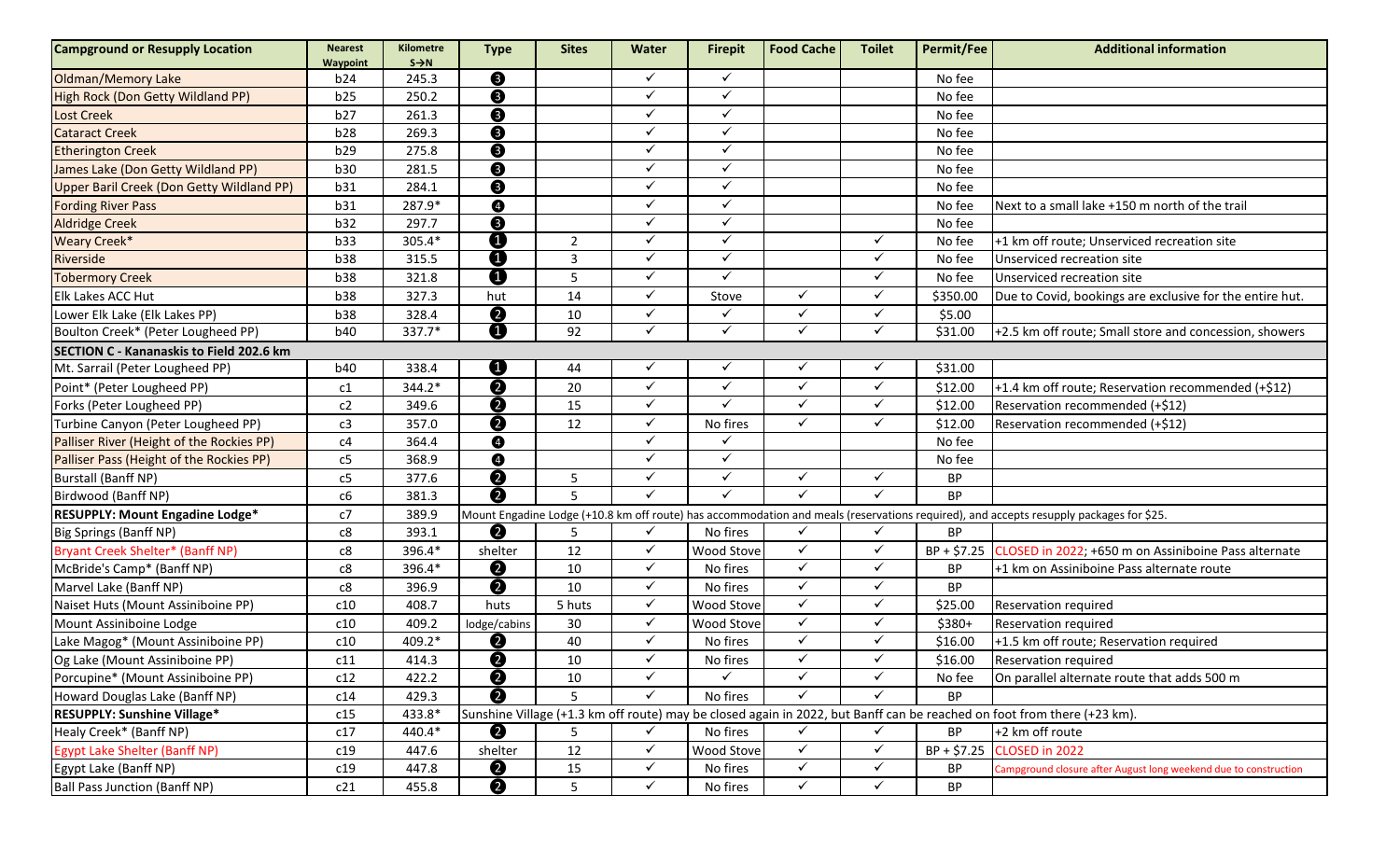| <b>Campground or Resupply Location</b>                           | <b>Nearest</b><br>Waypoint | <b>Kilometre</b><br>$S \rightarrow N$ | <b>Type</b>             | <b>Sites</b> | <b>Water</b> | <b>Firepit</b> | <b>Food Cache</b> | <b>Toilet</b> | <b>Permit/Fee</b> | <b>Additional information</b>                                                                                                      |  |  |
|------------------------------------------------------------------|----------------------------|---------------------------------------|-------------------------|--------------|--------------|----------------|-------------------|---------------|-------------------|------------------------------------------------------------------------------------------------------------------------------------|--|--|
| Floe Lake (Kootenay NP)                                          | c26                        | 476.6                                 | ❷                       | 18           | $\checkmark$ | No fires       | ✓                 | $\checkmark$  | <b>BP</b>         |                                                                                                                                    |  |  |
| Numa Creek (Kootenay NP)                                         | c29                        | 485.5                                 | 0                       | 18           | $\checkmark$ | ✓              | ✓                 | $\checkmark$  | ВP                |                                                                                                                                    |  |  |
| Tumbling Creek (Kootenay NP)                                     | c31                        | 493.0                                 | 0                       | 18           | $\checkmark$ | No fires       | ✓                 | ✓             | BP                |                                                                                                                                    |  |  |
| <b>Wolverine Pass*</b>                                           | c32                        | 495.6*                                | ❹                       |              | No water     | No fires       |                   |               | No fee            | West of the pass outside Kootenay NP (+200 m)                                                                                      |  |  |
| Helmet Falls (Kootenay NP)                                       | c36                        | 504.2                                 | ❷                       | 18           | $\checkmark$ | No fires       | ✓                 | ✓             | BP                |                                                                                                                                    |  |  |
| McArthur Creek (Yoho NP)                                         | c37                        | 517.4                                 | ❷                       | 10           | $\checkmark$ | No fires       | $\checkmark$      | $\checkmark$  | <b>BP</b>         |                                                                                                                                    |  |  |
| <b>RESUPPLY: Field</b>                                           | c39                        | 540.3                                 |                         |              |              |                |                   |               |                   | Field has a hotel, several B&Bs, two restaurants, a small grocery store, a Parks Canada office, and a post office.                 |  |  |
| SECTION D - Field to North Saskatchewan River Crossing 105.8 km  |                            |                                       |                         |              |              |                |                   |               |                   |                                                                                                                                    |  |  |
| Yoho Lake (Yoho NP)                                              | c39                        | 541.0*                                | $\boldsymbol{Q}$        | 8            | $\checkmark$ | No fires       | $\checkmark$      | ✓             | BP                | +12.7 km on Kiwetinok alternate route                                                                                              |  |  |
| Little Yoho (Yoho NP)                                            | c39                        | $541.0*$                              | $\boldsymbol{Q}$        | 10           | $\checkmark$ | No fires       | ✓                 | ✓             | BP                | +22.5 km on Kiwetinok alternate route                                                                                              |  |  |
| Stanley Mitchell ACC Hut*                                        | d3                         | 541.0*                                | hut                     | 24           | $\checkmark$ | Stove          | ✓                 | $\checkmark$  | \$600.00          | Due to Covid, bookings are exclusive for the entire hut.                                                                           |  |  |
| Amiskwi River (Yoho NP)                                          | d3                         | 569.8                                 | ❹                       |              | $\checkmark$ | No fires       |                   |               | <b>RCP</b>        | Several random camping opportunities exist along the river                                                                         |  |  |
| Amiskwi Pass                                                     | d6                         | 581.1                                 | $\bullet$               |              | $\checkmark$ |                |                   |               | No fee            | North of the pass outside Yoho NP                                                                                                  |  |  |
| <b>Cairnes Creek</b>                                             | d9                         | 604.2                                 | O                       |              | $\checkmark$ | ✓              |                   |               | No fee            | Unserviced recreation site                                                                                                         |  |  |
| <b>Lambe Creek</b>                                               | d10                        | 611.2                                 | ❸                       |              | $\checkmark$ | ✓              |                   | $\checkmark$  | No fee            |                                                                                                                                    |  |  |
| Conway Creek (Banff NP)                                          | d12                        | 618.5                                 | ❸                       |              | $\checkmark$ | No fires       |                   |               | <b>RCP</b>        | Random camping                                                                                                                     |  |  |
| Howse Floodplain (Banff NP)                                      | d13                        | 623.3                                 | $\bullet$               |              | $\checkmark$ | No fires       |                   |               | <b>RCP</b>        | Random camping                                                                                                                     |  |  |
| Howse River (Banff NP)                                           | d15                        | 636.4                                 | $\bullet$               |              | $\checkmark$ | No fires       |                   |               | <b>RCP</b>        | Random camping                                                                                                                     |  |  |
| <b>RESUPPLY: The Crossing Resort*</b>                            | d17                        | 646.1*                                |                         |              |              |                |                   |               |                   | The Crossing Resort (+1.5 km off route) has accommodation, a restaurant, a pub, a small store and accepts packages for a \$25 fee. |  |  |
| SECTION E - North Saskatchewan River Crossing to Jasper 188.9 km |                            |                                       |                         |              |              |                |                   |               |                   |                                                                                                                                    |  |  |
| Owen Creek (Banff NP)                                            | e <sub>2</sub>             | 659.1                                 | $\bullet$               |              | $\checkmark$ | No fires       |                   |               | <b>RCP</b>        | Random camping                                                                                                                     |  |  |
| <b>Michele Lakes</b>                                             | e3                         | 663.5                                 | $\bullet$               |              | $\checkmark$ | No fires       |                   |               | <b>PLCP</b>       | Exposed camping next to upper Michele Lake                                                                                         |  |  |
| <b>Waterfalls Creek</b>                                          | e4                         | 667.1                                 | ❸                       |              | $\checkmark$ | ✓              |                   |               | <b>PLCP</b>       | Horse camp near Waterfalls Creek                                                                                                   |  |  |
| <b>Pinto Creek</b>                                               | e5                         | 672.0                                 | ❸                       |              | $\checkmark$ | ✓              |                   |               | <b>PLCP</b>       | 2 horse camps 300 m apart                                                                                                          |  |  |
| <b>Pinto Lake East</b>                                           | e <sub>6</sub>             | 675.6                                 | ❸                       |              | $\checkmark$ | ✓              |                   |               | <b>PLCP</b>       | Horse camp on the east shore of Pinto Lake                                                                                         |  |  |
| <b>Pinto Lake North</b>                                          | e6                         | 676.9                                 | 0                       |              | $\checkmark$ | ✓              | ✓                 | $\checkmark$  | <b>PLCP</b>       | Main campground on the north shore of Pinto Lake                                                                                   |  |  |
| Cataract Creek (White Goat Wilderness Area)                      | e11                        | 689.8                                 | ❹                       |              | $\checkmark$ | No fires       |                   |               | No fee            | A few camping opportunities exist along the creek                                                                                  |  |  |
| <b>Cataract Pass (White Goat Wilderness Area)</b>                | e11                        | 693.1                                 | $\bullet$               |              | $\checkmark$ | No fires       |                   |               | No fee            |                                                                                                                                    |  |  |
| Boulder Creek (Jasper NP)                                        | e14                        | 704.5                                 | 0                       | 4            | $\checkmark$ | ✓              | ✓                 | $\checkmark$  | <b>BP</b>         |                                                                                                                                    |  |  |
| Four Point (Jasper NP)                                           | e15                        | 707.6                                 | ❷                       | 8            | $\checkmark$ | ✓              | ✓                 | $\checkmark$  | BP                |                                                                                                                                    |  |  |
| Cline* (Jasper NP)                                               | e15                        | 707.7*                                | ❷                       |              | $\checkmark$ | ✓              | $\checkmark$      | ✓             | BP                | +2 km off route; not available online, call Jasper Park Office                                                                     |  |  |
| Jonas Cutoff (Jasper NP)                                         | e18                        | 725.2                                 | 0                       | 8            | $\checkmark$ | No fires       | ✓                 | $\checkmark$  | BP                |                                                                                                                                    |  |  |
| McCready Horse Camp (Jasper NP)                                  | e18                        | 726.9                                 | $\boldsymbol{Q}$        |              | $\checkmark$ | ✓              | ✓                 | ✓             | ВP                | Not available online, call Jasper Park Office                                                                                      |  |  |
| Waterfalls (Jasper NP)                                           | e19                        | 734.2                                 | $\overline{\mathbf{e}}$ | 4            | $\checkmark$ | $\checkmark$   | $\checkmark$      | $\checkmark$  | <b>BP</b>         |                                                                                                                                    |  |  |
| Poboktan Creek (Jasper NP)                                       | e20                        | 738.6                                 | ❷                       | 4            | $\checkmark$ | ✓              | $\checkmark$      | $\checkmark$  | <b>BP</b>         |                                                                                                                                    |  |  |
| Avalanche (Jasper NP)                                            | e21                        | 744.3                                 | $\overline{\mathbf{e}}$ | $\mathbf{1}$ | $\checkmark$ | $\checkmark$   | $\checkmark$      | $\checkmark$  | BP                | Limited use, unmaintained campground                                                                                               |  |  |
| Mary Vaux (Jasper NP)                                            | e22                        | 752.4                                 | $\boldsymbol{Q}$        | $\mathbf{1}$ | $\checkmark$ | ✓              | $\checkmark$      | $\checkmark$  | ВP                | Limited use, unmaintained campground                                                                                               |  |  |
| Mary Schaffer (Jasper NP)                                        | e23                        | 762.7                                 | $\bullet$               | $\mathbf{1}$ | $\checkmark$ | ✓              | $\checkmark$      | $\checkmark$  | BP                | Limited use, unmaintained campground                                                                                               |  |  |
| Trapper Creek (Jasper NP)                                        | e24                        | 773.4                                 | $\bullet$               | $\mathbf{1}$ | $\checkmark$ | ✓              | $\checkmark$      | $\checkmark$  | BP                | CLOSED in 2022                                                                                                                     |  |  |
| Evelyn Creek (Jasper NP)                                         | e26                        | 783.7                                 | ❷                       | 4            | $\checkmark$ | No fires       | $\checkmark$      | $\checkmark$  | <b>BP</b>         |                                                                                                                                    |  |  |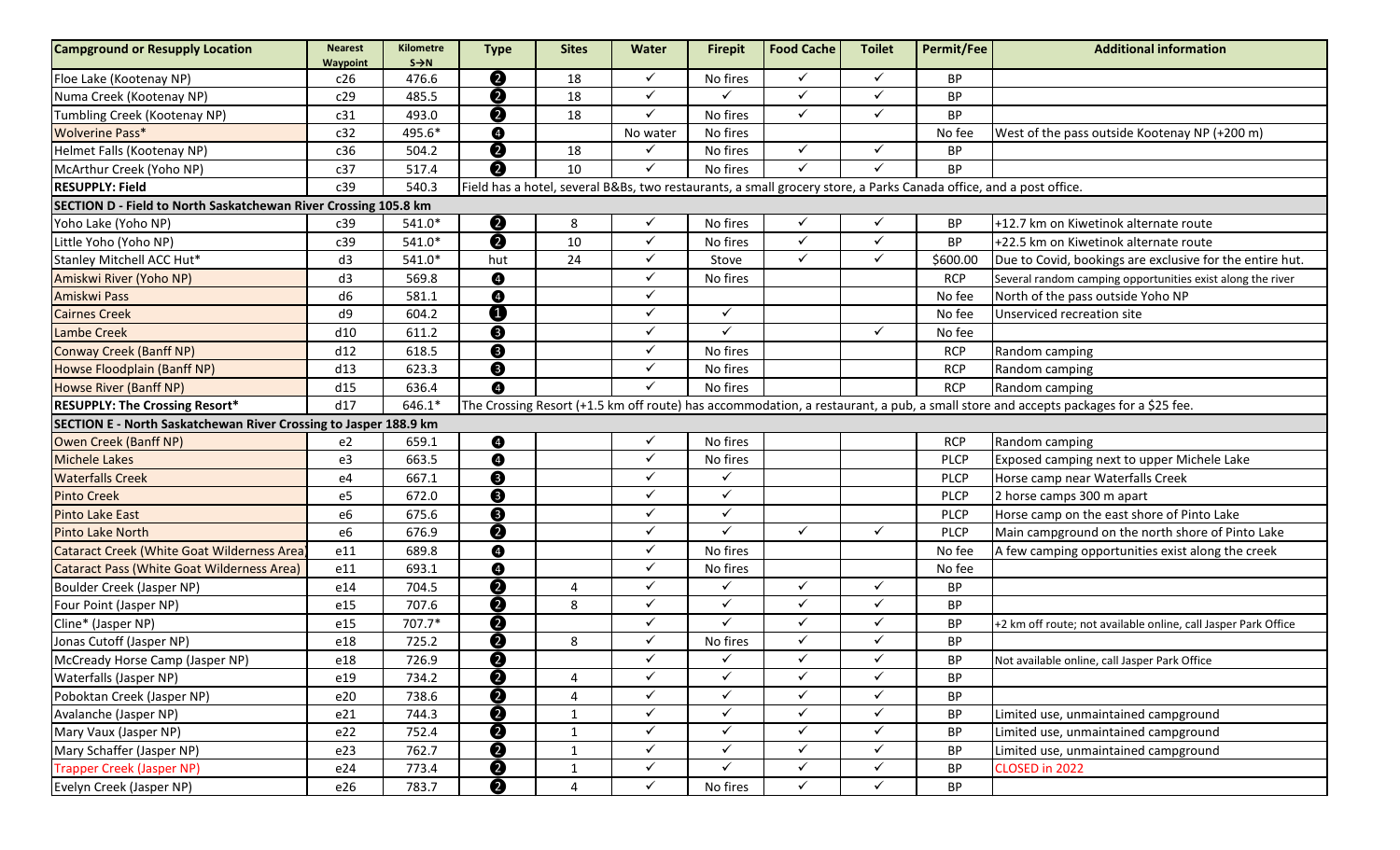| <b>Campground or Resupply Location</b>                                   | <b>Nearest</b><br>Waypoint | Kilometre<br>$S \rightarrow N$ | <b>Type</b>             | <b>Sites</b>   | <b>Water</b> | <b>Firepit</b> | <b>Food Cache</b> | <b>Toilet</b> | <b>Permit/Fee</b> | <b>Additional information</b>                                                                                                                                      |  |  |
|--------------------------------------------------------------------------|----------------------------|--------------------------------|-------------------------|----------------|--------------|----------------|-------------------|---------------|-------------------|--------------------------------------------------------------------------------------------------------------------------------------------------------------------|--|--|
| Little Shovel (Jasper NP)                                                | e27                        | 786.2                          | $\boldsymbol{Q}$        | 8              | $\checkmark$ | No fires       | ✓                 | $\checkmark$  | <b>BP</b>         |                                                                                                                                                                    |  |  |
| Snowbowl (Jasper NP)                                                     | e27                        | 790.5                          | ❷                       | 8              | $\checkmark$ | No fires       | $\checkmark$      | $\checkmark$  | ВP                |                                                                                                                                                                    |  |  |
| Watchtower* (Jasper NP)                                                  | e27                        | 796.7*                         | $\boldsymbol{Q}$        | 4              | $\checkmark$ | No fires       | $\checkmark$      | $\checkmark$  | <b>BP</b>         | +3.5 km off route                                                                                                                                                  |  |  |
| Curator* (Jasper NP)                                                     | e28                        | 798.4*                         | $\overline{\bm{Q}}$     | 8              | $\checkmark$ | No fires       | $\checkmark$      | ✓             | ВP                | +800 m off route                                                                                                                                                   |  |  |
| Tekarra (Jasper NP)                                                      | e30                        | 809.4                          | $\overline{\mathbf{e}}$ | 8              | $\checkmark$ | No fires       | $\checkmark$      | $\checkmark$  | <b>BP</b>         |                                                                                                                                                                    |  |  |
| Signal Mountain (Jasper NP)                                              | e31                        | 815.2                          | Ø                       | $\Delta$       | $\checkmark$ | No fires       | $\checkmark$      | $\checkmark$  | <b>BP</b>         |                                                                                                                                                                    |  |  |
| Maligne Canyon Hostel*                                                   | e32                        | 823.6*                         | hostel                  | 24 beds        | $\checkmark$ |                | ✓                 | ✓             | \$31.42           | +1 km off route; Rustic hostel (no showers or flush toilets)                                                                                                       |  |  |
| <b>RESUPPLY: Jasper</b>                                                  | e34                        | 835.0                          |                         |                |              |                |                   |               |                   | Jasper has several hotels, B&Bs, restaurants, 2 supermarkets, a laundromat, a few outdoor gear shops, a Parks Canada office, a post office, and nearby campground. |  |  |
| SECTION F - Jasper to Mount Robson Trail Junction 102.0 km               |                            |                                |                         |                |              |                |                   |               |                   |                                                                                                                                                                    |  |  |
| Minnow Lake* (Jasper NP)                                                 | e34                        | 836.1*                         | ❷                       | 4              | ✓            | ✓              | ✓                 | $\checkmark$  | BP                | +10 km on Marjorie-Dorothy Lakes alternate route                                                                                                                   |  |  |
| <b>Miette River (Jasper NP)</b>                                          | f3                         | 871.8                          | $\bullet$               |                | $\checkmark$ | No fires       |                   |               | <b>RCP</b>        | Random camping                                                                                                                                                     |  |  |
| Miette Lake* (Jasper NP)                                                 | f5                         | 883.4*                         | $\bullet$               |                | $\checkmark$ | No fires       |                   |               | <b>RCP</b>        | Random camping; +150 m off route                                                                                                                                   |  |  |
| <b>Colonel Pass (Jasper NP)</b>                                          | f9                         | 897.0                          | $\boldsymbol{\Theta}$   |                | $\checkmark$ | No fires       |                   |               | <b>RCP</b>        | Random camping; horse camp                                                                                                                                         |  |  |
| Trio* (Mount Robson PP)                                                  | f12                        | 903.5*                         | ❸                       |                | $\checkmark$ | ✓              |                   |               | No fee            | +2.5 km on Moose River West alternate                                                                                                                              |  |  |
| Colonel Creek (Mount Robson PP)                                          | f11                        | 905.0                          | $\bullet$               |                | $\checkmark$ | ✓              |                   |               | No fee            |                                                                                                                                                                    |  |  |
| <b>Steppe Creek (Mount Robson PP)</b>                                    | f13                        | 918.4                          | ❸                       |                | $\checkmark$ | ✓              | $\checkmark$      | $\checkmark$  | No fee            |                                                                                                                                                                    |  |  |
| Slide (Mount Robson PP)                                                  | f14                        | 923.5                          | ❸                       |                | $\checkmark$ | ✓              |                   |               | No fee            |                                                                                                                                                                    |  |  |
| Calumet (Jasper NP)                                                      | f15                        | 931.6                          | ❸                       |                | $\checkmark$ | No fires       |                   |               | <b>RCP</b>        | Random camping                                                                                                                                                     |  |  |
| <b>Mount Robson Trail Junction (Jasper NP)</b>                           | f16                        | 937.0                          | $\bullet$               |                | $\checkmark$ | No fires       |                   |               | <b>RCP</b>        | Berg Lake Trail CLOSED; No exit to Original Northern Terminus                                                                                                      |  |  |
| Adolphus* (Jasper NP)                                                    | f16                        | 937.0*                         | $\boldsymbol{Q}$        | $\overline{a}$ | $\checkmark$ |                | ✓                 | $\checkmark$  | ВP                | +3 km; 2 campgrounds, hiker & horse 500m apart                                                                                                                     |  |  |
| Robson Pass* (Mount Robson PP)                                           | f16                        | 937.0*                         | $\bullet$               | 15             | $\checkmark$ | No fires       | $\checkmark$      | $\checkmark$  | \$16.00           | +5.5 km on Berg Lake Trail; CLOSED                                                                                                                                 |  |  |
| Rearguard* (Mount Robson PP)                                             | f16                        | 937.0*                         | $\bullet$               | 5              | $\checkmark$ | No fires       | $\checkmark$      | $\checkmark$  | \$16.00           | +6.5 km on Berg Lake Trail; CLOSED                                                                                                                                 |  |  |
| Berg Lake* (Mount Robson PP)                                             | f16                        | 937.0*                         | $\overline{\bm{Q}}$     | 26             | $\checkmark$ | No fires       | $\checkmark$      | $\checkmark$  | \$16.00           | +7.5 km on Berg Lake Trail; CLOSED                                                                                                                                 |  |  |
| Marmot* (Mount Robson PP)                                                | f16                        | 937.0*                         | $\bullet$               | $\overline{7}$ | $\checkmark$ | No fires       | $\checkmark$      | $\checkmark$  | \$16.00           | +9.5 km on Berg Lake Trail; CLOSED                                                                                                                                 |  |  |
| Emperor Falls* (Mount Robson PP)                                         | f16                        | 937.0*                         | $\bullet$               | 9              | $\checkmark$ | No fires       | $\checkmark$      | $\checkmark$  | \$16.00           | +12.5 km on Berg Lake Trail; CLOSED                                                                                                                                |  |  |
| Whitehorn* (Mount Robson PP)                                             | f16                        | 937.0*                         | $\bullet$               | 22             | $\checkmark$ | No fires       | $\checkmark$      | ✓             | \$16.00           | +17 km on Berg Lake Trail; CLOSED                                                                                                                                  |  |  |
| Kinney Lake* (Mount Robson PP)                                           | f16                        | 937.0*                         | $\overline{\mathbf{e}}$ | 14             | $\checkmark$ | No fires       | $\checkmark$      | $\checkmark$  | \$16.00           | +20.5 km on Berg Lake Trail; CLOSED                                                                                                                                |  |  |
| <b>RESUPPLY: Mount Robson Visitor Centre*</b>                            | f16                        | 937.0*                         |                         |                |              |                |                   |               |                   | The Visitor Centre (+28 km off route via the CLOSED Berg Lake Trail) is near a cafe, a small convenience store, a campground, and Highway 16.                      |  |  |
| SECTION G - Mount Robson Trail Junction to Kakwa Lake Trailhead 182.7 km |                            |                                |                         |                |              |                |                   |               |                   |                                                                                                                                                                    |  |  |
| Wolverine North (Jasper NP)                                              | g1                         | 945.1                          | <u>0</u>                | 4              | $\checkmark$ | ✓              | ✓                 | $\checkmark$  | BP                | Campground floods regularly, only recommended in September                                                                                                         |  |  |
| Timothy Slides* (Jasper NP)                                              | g <sub>2</sub>             | 954.5*                         | ❷                       |                | $\checkmark$ | ✓              | $\checkmark$      | $\checkmark$  | <b>BP</b>         | +300 m off route; not available online, call Jasper Park Office                                                                                                    |  |  |
| Chown Creek (Jasper NP)                                                  | g <sub>2</sub>             | 957.7                          | $\boldsymbol{Q}$        | 4              | $\checkmark$ | ✓              | $\checkmark$      | $\checkmark$  | ВP                | Bridge out; 2 campgrounds, hiker & horse 200 m apart                                                                                                               |  |  |
| Jackpine Pass                                                            | g5                         | 969.6                          | <u>0</u>                |                | ✓            | ✓              |                   |               | No fee            |                                                                                                                                                                    |  |  |
| <b>Blueberry Lake</b>                                                    | g6                         | 982.3                          | $\bullet$               |                | $\checkmark$ | ✓              |                   | $\checkmark$  | No fee            | 2 campgrounds, hiker & horse 500m apart                                                                                                                            |  |  |
| Gilbey's Camp (Willmore Wilderness Park)                                 | g8                         | 992.1                          | $\bullet$               |                | $\checkmark$ | ✓              |                   |               | <b>PLCP</b>       |                                                                                                                                                                    |  |  |
| <b>Castor Creek (Willmore Wilderness Park)</b>                           | g8                         | 997.5                          | ❸                       |                | $\checkmark$ | ✓              |                   |               | <b>PLCP</b>       |                                                                                                                                                                    |  |  |
| Jackpine River (Willmore Wilderness Park)                                | g9                         | 1008.4                         | $\bullet$               |                | $\checkmark$ | ✓              |                   |               | PLCP              |                                                                                                                                                                    |  |  |
| Pauline Creek (Willmore Wilderness Park)                                 | g12                        | 1018.1                         | ❸                       |                | $\checkmark$ | ✓              |                   |               | <b>PLCP</b>       |                                                                                                                                                                    |  |  |
| <b>Shale Pass</b>                                                        | g14                        | 1024.9                         | $\bullet$               |                | $\checkmark$ |                |                   |               | No fee            |                                                                                                                                                                    |  |  |
| <b>Morkill Pass</b>                                                      | g15                        | 1034.5                         | $\bullet$               |                | $\checkmark$ | $\checkmark$   |                   |               | No fee            |                                                                                                                                                                    |  |  |